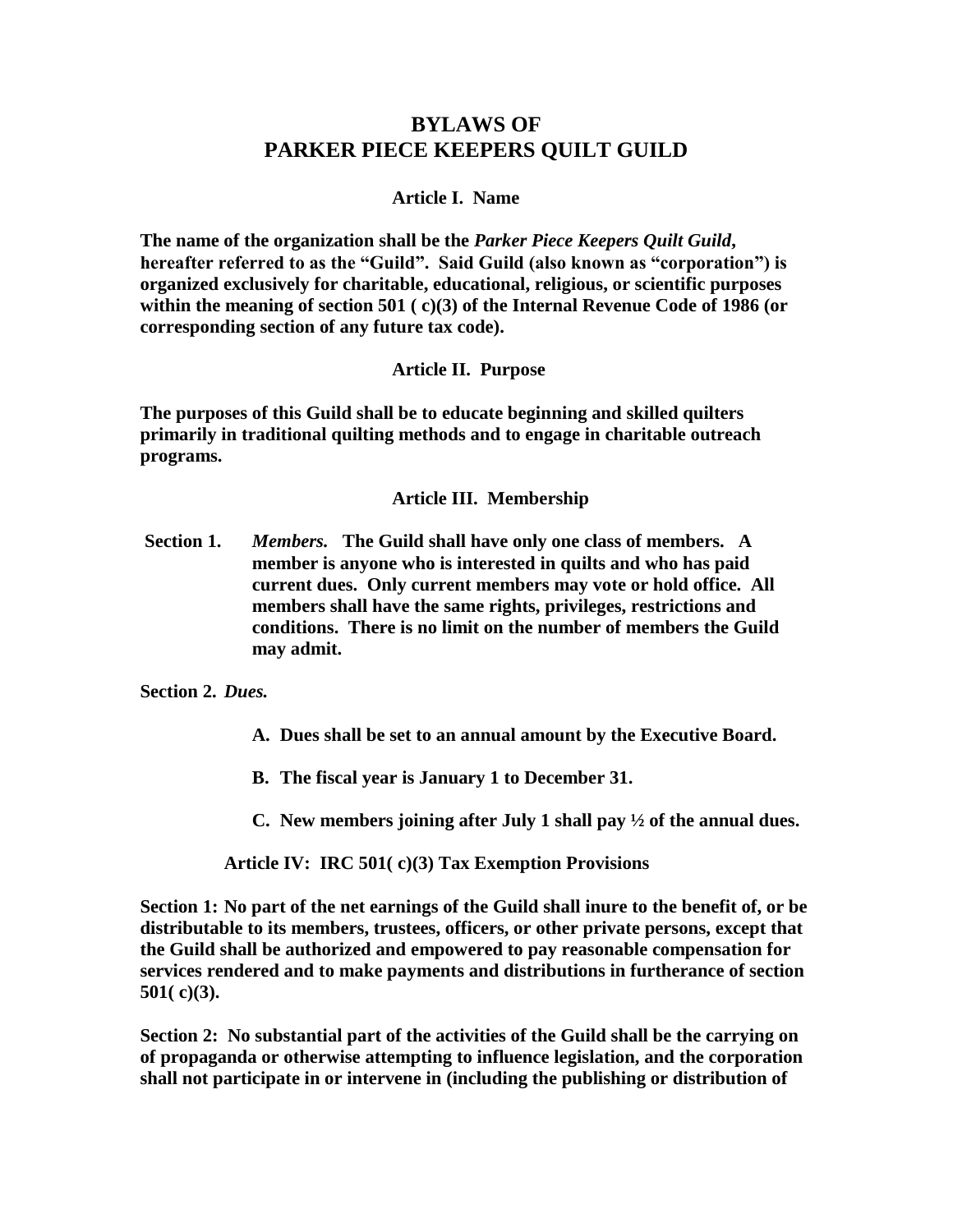**statements) any political campaign on behalf of, or in opposition to, any candidate for public office.**

**Section 3: Notwithstanding any other provision of these articles, the Guild shall not carry on any other activities not permitted to be carried on by a corporation exempt from Federal income tax under section 501( c)(3) of the Internal Revenue Code of 1986 (or corresponding section of any future Federal tax code).**

## **Article V. Officers**

**Section 1. The elected officers shall be: President, Vice President, Secretary, Treasurer, Program Chair and and Program Vice Chair; this constitutes the Executive Board (also known as the "Board of Directors" or "Board") of the Guild.**

**Article VI. Board of Directors**

**The Board of Directors shall comprise the elected officers and the past President. Each member of the Board has one vote. A voting quorum shall consist of a majority of the Board.**

**Section 1.** *Term of Office.*

**The term shall begin the first day of January in the year for which they are elected and shall end the last day of December of the same year except for the position of Treasurer, which shall be a two-year term. Elected officers may serve no more than two (2) consecutive years in the same position. Every year a Program Vice Chair shall be elected and the previous Program Vice Chair shall become Program Chair, thereby the Program Vice Chair shall serve a two-year term. No member shall hold more than one elected office at a time.** 

**Section 2.** *Duties of Officers.*

- **A. The President shall:**
	- **Preside at all Board and Membership meetings.**
	- **Be an ex-officio member of all committees.**
	- **Sign any contracts and financial papers.**
	- **Sign checks in absence of the Treasurer.**
	- **Oversee all activities of the Guild.**
- **B. The Vice President shall:**
	- **Assume the duties of the President in her/his absence.**
	- **Assume the office of President in case of a vacancy in that office.**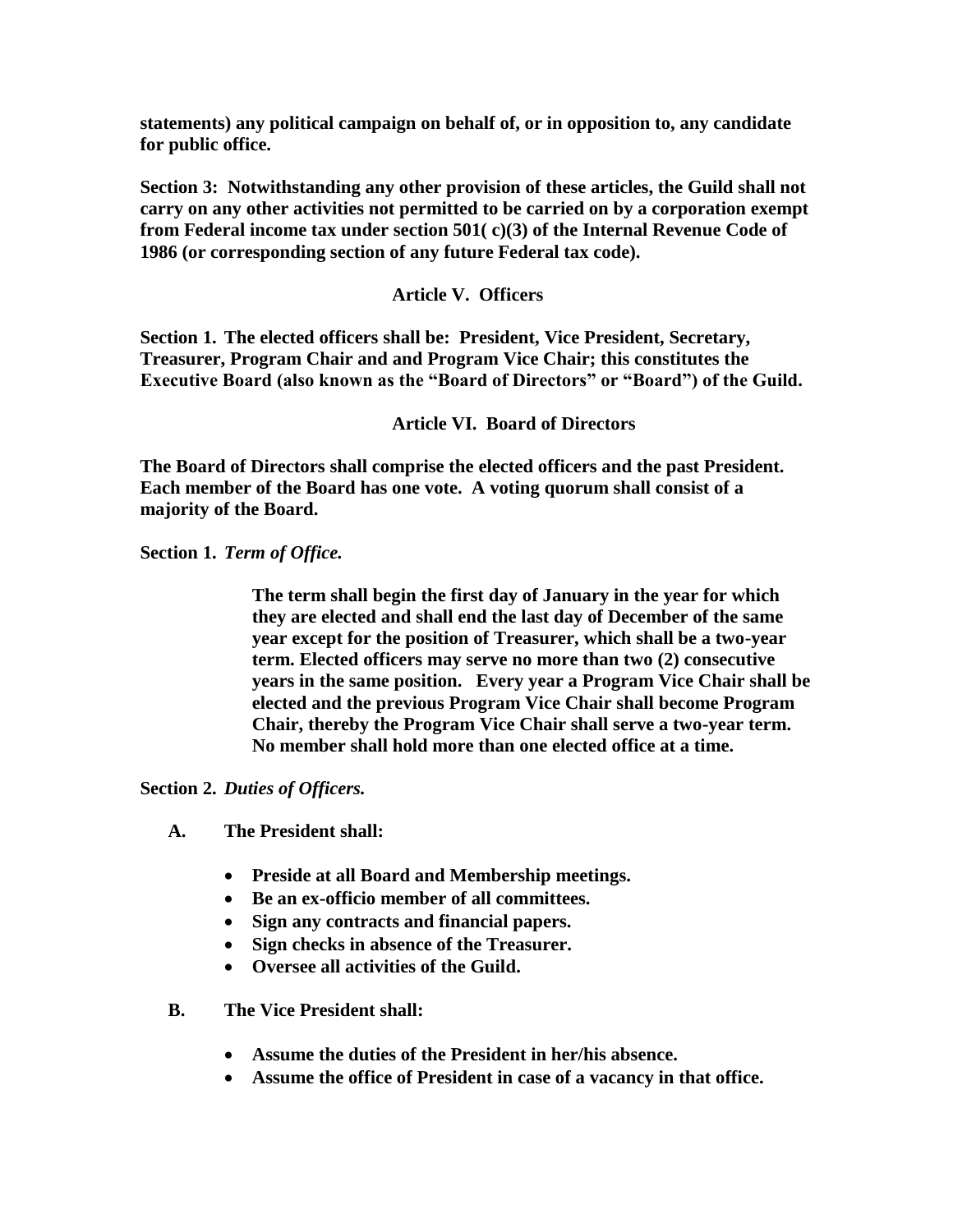- **Be responsible for all duties involving membership including maintaining the roster and membership records.**
- **Perform other duties as requested by the Board.**
- **C. The Secretary shall:**
	- **Keep minutes of the Board and Guild meetings.**
	- **Provide minutes to the Board members and at the Guild meetings.**
	- **Maintain the written records for the Guild.**
	- **Maintain the bylaws and standing rules.**
	- **Record any votes brought before the membership.**
	- **Conduct all correspondence of the Guild.**
	- **Maintain correspondence records for the Guild.**
- **D. The Treasurer shall:**
	- **Receive all monies of the organization and deposit these monies in a bank selected by the Board.**
	- **Maintain the financial records for the Guild.**
	- **Make regular reports to the Board.**
	- **Make disbursements as directed by the Board**
- **E. The Program Chair shall:**
	- **Coordinate monthly programs.**
	- **Arrange for workshops, with assistance from other members as necessary.**
	- **Obtain speaker contracts with required signatures and distribute signed copies of said contracts to the president and treasurer (keeping original in Program book).**
	- **Write thank you notes to program speakers**
	- **Perform such other duties as may be required or directed by the Board.**
- **F. The Program Vice Chair shall:**
	- **Assist the Program Chair and in every way and learn all the jobs of the Program Chair.**
	- **After serving one year as Program Vice Chair, the following year the Program Vice Chair shall replace the Program Chair and acquire that title.**
- **G. The Past President shall:**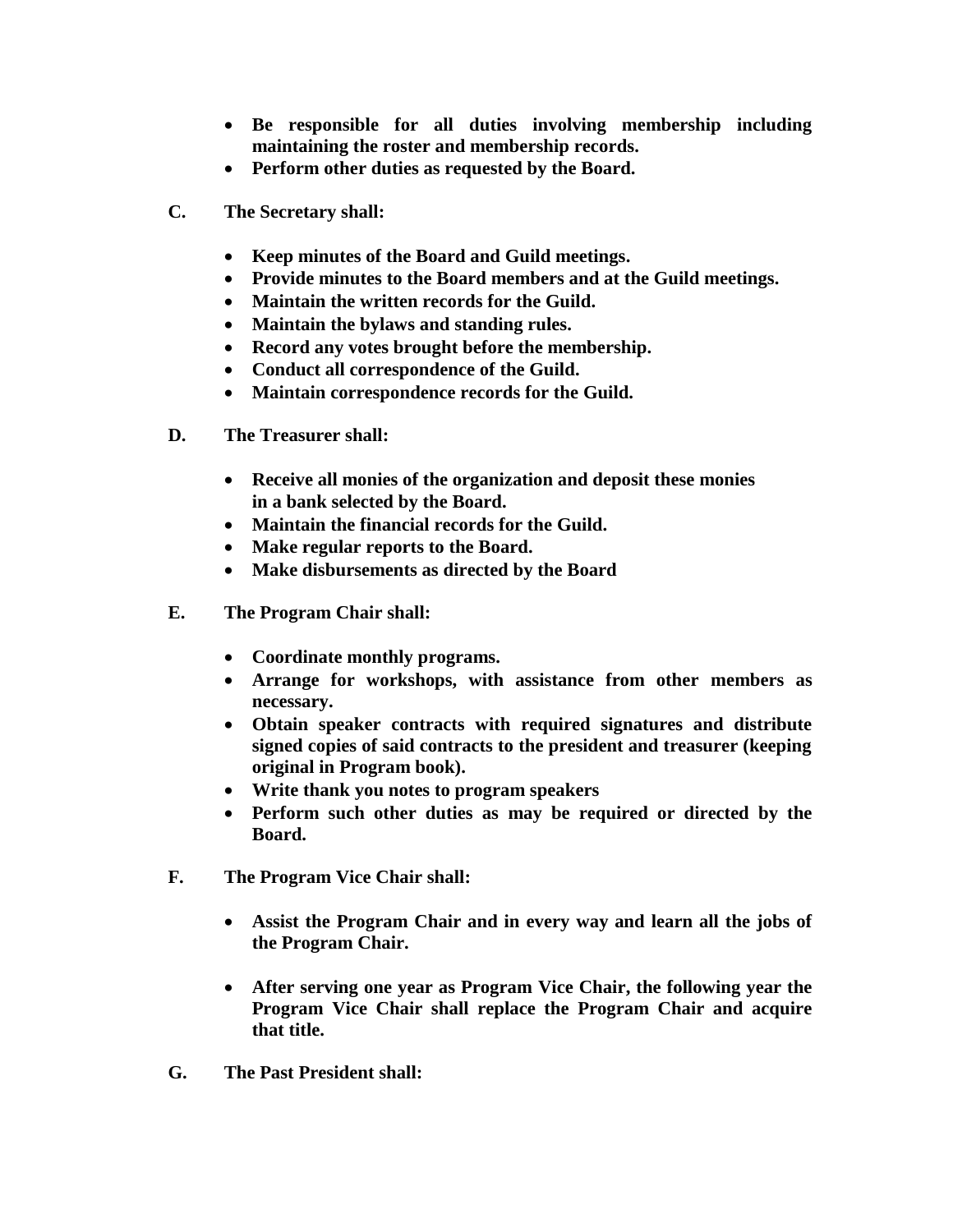- **Serve as parliamentarian and be the authority for interpretation of the bylaws at all Board of Directors meetings.**
- **Review the bylaws yearly with the Board of Directors.**
- **Serve as an advisor on the nominating committee.**
- **Be versed on Robert's Rules of Order.**
- **Make arrangements for and conduct the installation of elective officers for the next term.**
- **Attend all monthly board meetings.**
- **Perform such other duties as may be required or directed by the Board of Directors.**

**Article VII. Nominations and Elections**

- **Section 1. The Nominating Committee Chairman shall be appointed by the President at the August meeting.**
- **Section 2. The Nominating Chairman shall submit the slate of nominees to the membership at the October meeting. The election shall be held during the December meeting.**
- **Section 3. Vacancies in Officer Positions:**

**A. A vacancy in the office of President shall be filled by the Vice President.**

**B. A vacancy in any other officer or any appointed position shall be filled by presidential appointment, subject to approval by the Board.**

**C. The Board reserves the right to remove any officer or appointed position, at its discretion, for inability to complete the responsibilities of the office.**

**Section 4. Indemnity of Officers.**

**Each officer or chair, whether or not then in office, shall be indemnified by the Guild against all costs and expenses reasonably incurred by, or imposed upon, her/him in connection with, or arising out of, any action or proceeding in which she/he may be involved by reason of her/his being or having been an officer or chair of the Guild. An exception is made in relation to matters in which such officer or**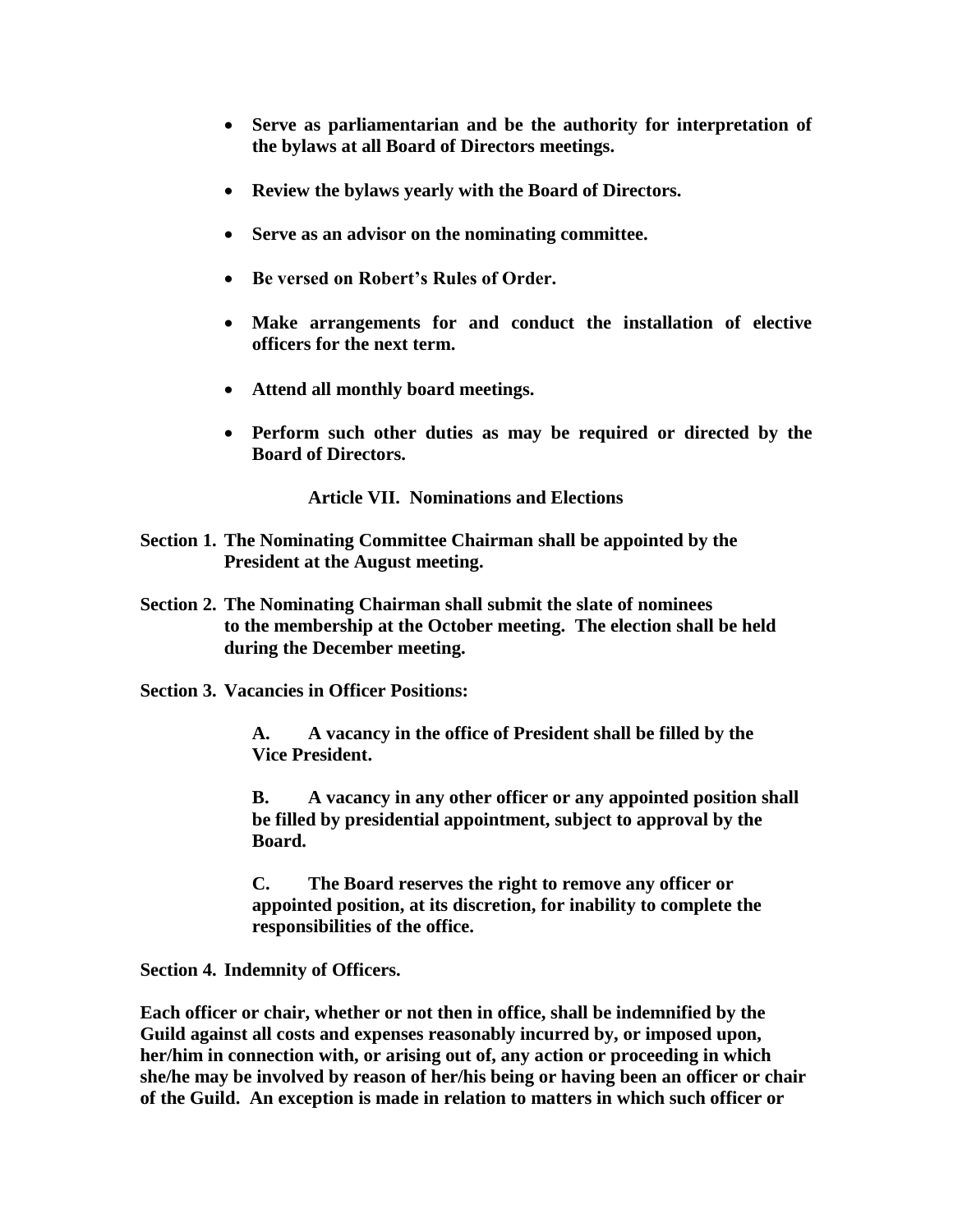**chair has been adjudged liable to the Guild for negligence or misconduct in the performance of her/his duties.**

## **Article VIII. Meetings.**

- **A. The Guild shall meet on the 4th Tuesday of each month, except the meetings for the months of November and December which shall be combined and held on the 1st Tuesday of December. Meeting dates may be changed for holidays as needed.**
- **B. Any business decisions presented to the Guild at a meeting shall require a quorum of one-third (1/3) of the current membership to be present.**
- **C. The Board of Directors shall meet monthly and it's meeting is open to all Guild members.**
- **D. The annual business meeting of the Guild shall be held in conjunction with the regularly scheduled Guild meeting in December. At this time, new officers shall be elected. The new officers shall assume their offices beginning January 1.**

## **Article IX. Business.**

**Section 1. Program. The Guild shall have programs for the monthly meetings.**

**Section 2. Hospitality. The Guild welcomes guests.**

**Section 3. Outreach. The Guild shall support any community charitable projects decided upon by the membership.** 

**Section 4. Activities. The Guild shall explore other activities, such as retreats, quilt shows, field trips and shop hops that are open to Guild members.**

**Section 5. Education. The Guild shall offer classes and workshops to Guild members.**

### **Section X. Finance.**

**Section 1. Budget. The Treasurer, in cooperation with the Board, shall formulate a budget for the upcoming fiscal year. The budget shall be approved by the Board no later than the October Board meeting. The proposed budget shall be presented to the membership at its annual meeting in October and shall be adopted by a majority vote of the attending membership. This budget shall be a guide to the Board; however, the Board may amend this budget within the same total budget amount.**